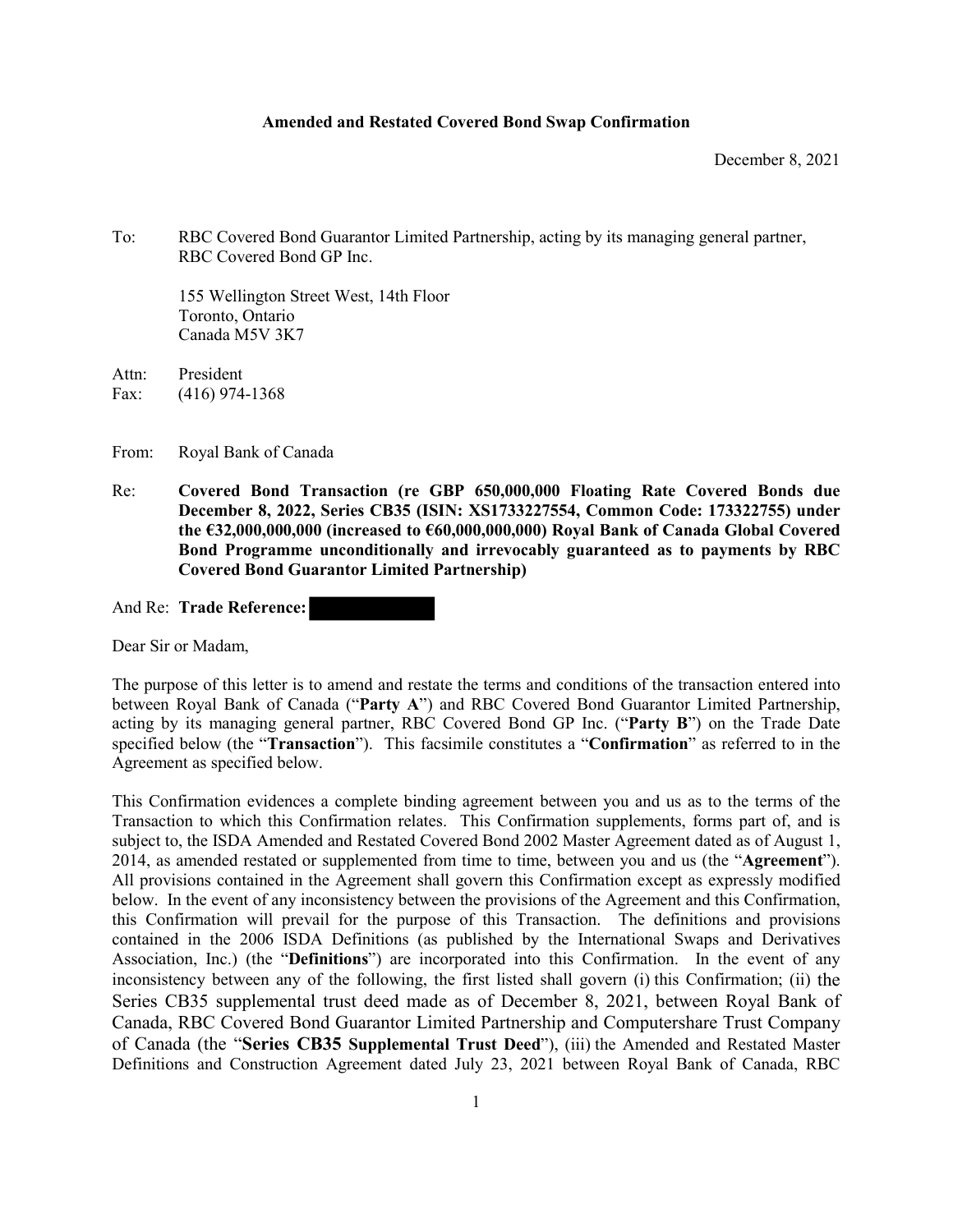Covered Bond Guarantor Limited Partnership, Computershare Trust Company of Canada, RBC Covered Bond GP Inc., 6848320 Canada Inc., PricewaterhouseCoopers LLP and each other Person who may from time to time become a party thereto, as amended, restated or supplemented from time to time (the "**Master Definitions and Construction Agreement**"); and (iii) the Definitions. Capitalized terms used but not defined herein shall have the respective meanings given to them in the Master Definitions and Construction Agreement. For the purposes of the Definitions, references herein to a "Transaction" shall be deemed to be references to a "Swap Transaction".

The terms of the particular Transaction to which this Confirmation relates are as follows:

| Trade Date:              |     | December 1, 2017.                                                                                                                                                                                                                                                                                                                                                                                                                                                                                                                                                        |
|--------------------------|-----|--------------------------------------------------------------------------------------------------------------------------------------------------------------------------------------------------------------------------------------------------------------------------------------------------------------------------------------------------------------------------------------------------------------------------------------------------------------------------------------------------------------------------------------------------------------------------|
| <b>Amendment Date:</b>   |     | December 8, 2021.                                                                                                                                                                                                                                                                                                                                                                                                                                                                                                                                                        |
| <b>Effective Date:</b>   |     | The later of:                                                                                                                                                                                                                                                                                                                                                                                                                                                                                                                                                            |
|                          | (a) | the Issue Date for Series CB35; and                                                                                                                                                                                                                                                                                                                                                                                                                                                                                                                                      |
|                          | (b) | the earlier of:                                                                                                                                                                                                                                                                                                                                                                                                                                                                                                                                                          |
|                          |     | (i) the Covered Bond Guarantee Activation Event<br>Date;                                                                                                                                                                                                                                                                                                                                                                                                                                                                                                                 |
|                          |     | (ii) a Trigger Event Date; and                                                                                                                                                                                                                                                                                                                                                                                                                                                                                                                                           |
|                          |     | (iii) an impending or actual insolvency on the part<br>of the Issuer that constitutes an Issuer Event of<br>Default pursuant to Condition 7.01(f).                                                                                                                                                                                                                                                                                                                                                                                                                       |
| <b>Termination Date:</b> |     | The earlier of:                                                                                                                                                                                                                                                                                                                                                                                                                                                                                                                                                          |
|                          | (a) | the Final Maturity Date for (or, if earlier, the date of<br>redemption in whole, but not in part, of) Series CB35<br>or, if Party B notifies Party A prior to such Final<br>Maturity Date of its inability to pay in full<br>Guaranteed Amounts corresponding to the Final<br>Redemption Amount for Series CB35, the final date<br>which an<br>amount representing the<br>Final<br>on<br>Redemption Amount for Series CB35 is paid (but in<br>any event, not later than the Extended Due for<br>Payment Date for Series CB35) (the "Scheduled<br>Termination Date"); and |
|                          | (b) | the date designated therefor by the Bond Trustee and<br>notified to Party A and Party B for purposes of<br>realizing the Security in accordance with the Security<br>Agreement and distributing the proceeds therefrom in<br>accordance with the Post-Enforcement Priority of<br>Payments following the enforcement of the Security<br>pursuant to Condition 7.03 of the Final Terms for<br>$\overline{2}$                                                                                                                                                               |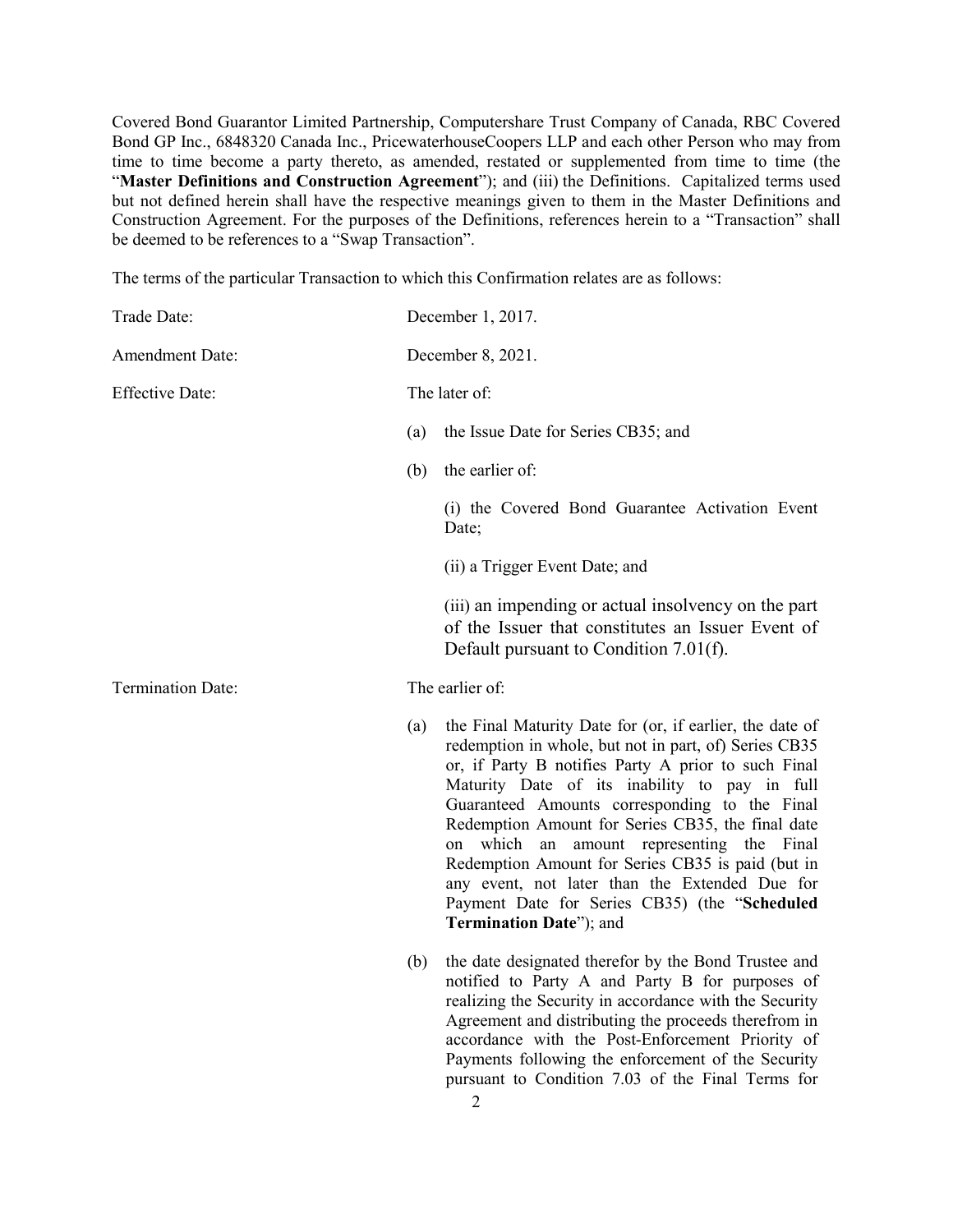|                                                    | Series CB35.                                                                                                                                                                                                                                                                                                                                                    |
|----------------------------------------------------|-----------------------------------------------------------------------------------------------------------------------------------------------------------------------------------------------------------------------------------------------------------------------------------------------------------------------------------------------------------------|
| <b>Currency Swap Transaction Exchange</b><br>Rate: | $1$ CAD = 1.7114 GBP.                                                                                                                                                                                                                                                                                                                                           |
| <b>Business Days:</b>                              | London, Toronto and TARGET2                                                                                                                                                                                                                                                                                                                                     |
| <b>Party B Amounts</b>                             |                                                                                                                                                                                                                                                                                                                                                                 |
| <b>Floating Rate Payer:</b>                        | Party B.                                                                                                                                                                                                                                                                                                                                                        |
| Party B Notional Amount:                           | For each Guarantor LP Calculation Period, the product of<br>$(x)$ the Party A Currency Amount on the first day of such<br>Guarantor LP Calculation Period and (y) the Currency<br>Swap Transaction Exchange Rate.                                                                                                                                               |
| Party B Payment Amount:                            | On each Guarantor LP Payment Date, Party B will pay to<br>Party A the product of:                                                                                                                                                                                                                                                                               |
|                                                    | the Party B Notional Amount for the Guarantor LP<br>(a)<br>Calculation Period ending on such Guarantor LP<br>Payment Date;                                                                                                                                                                                                                                      |
|                                                    | the Party B Day Count Fraction; and<br>(b)                                                                                                                                                                                                                                                                                                                      |
|                                                    | the Party B Floating Rate.<br>(c)                                                                                                                                                                                                                                                                                                                               |
| <b>Guarantor LP Calculation Period:</b>            | Each period from and including a Guarantor LP Payment<br>Date to, but excluding, the next following Guarantor LP<br>Payment Date, provided that (a) the first Guarantor LP<br>Calculation Period begins on, and includes, the Effective<br>Date and (b) the final Guarantor LP Calculation Period<br>shall end on, but exclude, the Scheduled Termination Date. |
| Party B Day Count Fraction:                        | Actual/365.                                                                                                                                                                                                                                                                                                                                                     |
| Party B Business Day Convention:                   | Modified Following.                                                                                                                                                                                                                                                                                                                                             |
| Party B Floating Rate:                             | Party B Floating Rate Option plus Party B Spread.                                                                                                                                                                                                                                                                                                               |
| Party B Floating Rate Option:                      | CAD-BA-CDOR.                                                                                                                                                                                                                                                                                                                                                    |
| Designated Maturity:                               | 1 month.                                                                                                                                                                                                                                                                                                                                                        |
| Party B Spread:                                    |                                                                                                                                                                                                                                                                                                                                                                 |
| <b>Reset Date:</b>                                 | First Business Day of each Guarantor LP Calculation<br>Period.                                                                                                                                                                                                                                                                                                  |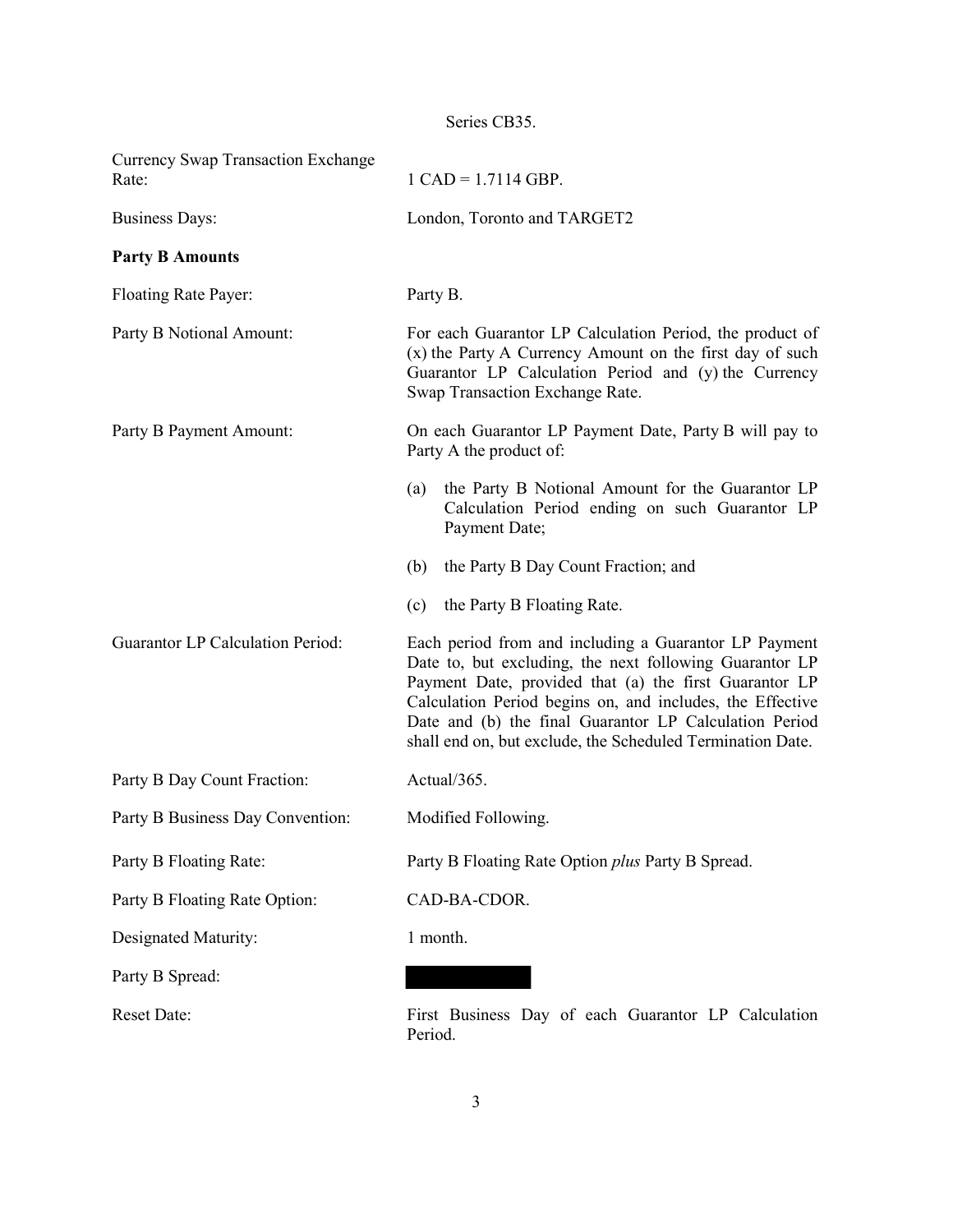# **Party A Amounts**

| Floating Rate Payer:              | Party A.                                                                                                                                                                                                                                                                                                                                                                               |  |
|-----------------------------------|----------------------------------------------------------------------------------------------------------------------------------------------------------------------------------------------------------------------------------------------------------------------------------------------------------------------------------------------------------------------------------------|--|
| Party A Currency Amount:          | In respect of each Swap Provider Calculation Period, an<br>amount in GBP equal to the Party A Notional Amount<br>minus the aggregate of each Party A Interim Exchange<br>Amount paid on or prior to the first day of such Swap<br>Provider Calculation Period.                                                                                                                         |  |
| Swap Provider Calculation Period: | Each period from and including a Swap Provider Payment<br>Date to, but excluding, the next following applicable Swap<br>Provider Payment Date, except that (a) the initial Swap<br>Provider Calculation Period will commence on, and<br>include, the Effective Date and (b) the final Swap Provider<br>Calculation Period will end on, but exclude, the Scheduled<br>Termination Date. |  |
| Swap Provider Payment Date:       | 8 <sup>th</sup> of March, June, September and December of each year<br>commencing March 8, 2018, each day that a portion of the<br>Final Redemption Amount for Series CB35 is payable, and<br>the 8 <sup>th</sup> day of each month after the Final Maturity Date for<br>Series CB35, up to and including the Scheduled<br>Termination Date.                                           |  |
| Party A Notional Amount:          | GBP 650,000,000.                                                                                                                                                                                                                                                                                                                                                                       |  |
| Party A Payment Amount:           | On each Swap Provider Payment Date, Party A will pay to<br>Party B the product of:                                                                                                                                                                                                                                                                                                     |  |
|                                   | the Party A Currency Amount for the Swap<br>(a)<br>Provider Calculation Period ending on, but excluding, such<br>Swap Provider Payment Date;                                                                                                                                                                                                                                           |  |
|                                   | the Party A Floating Rate Day Count Fraction; and<br>(b)                                                                                                                                                                                                                                                                                                                               |  |
|                                   | the Party A Floating Rate.<br>(c)                                                                                                                                                                                                                                                                                                                                                      |  |
| Party A Floating Rate:            | Party A Floating Rate Option plus Party A Spread.                                                                                                                                                                                                                                                                                                                                      |  |
| Party A Floating Rate Option:     | Prior to the Amendment Date, GBP-LIBOR-BBA, and<br>thereafter Compounded Daily SONIA, as such term is<br>defined in Schedule B to the Series CB35 Supplemental<br>Trust Deed.                                                                                                                                                                                                          |  |
| Designated Maturity:              | 3 months prior to the Amendment Date and not applicable<br>from and after the Amendment Date.                                                                                                                                                                                                                                                                                          |  |
| Party A Spread:                   | 0.23% per annum prior to the Amendment Date and<br>0.333% per annum from and after the Amendment Date to                                                                                                                                                                                                                                                                               |  |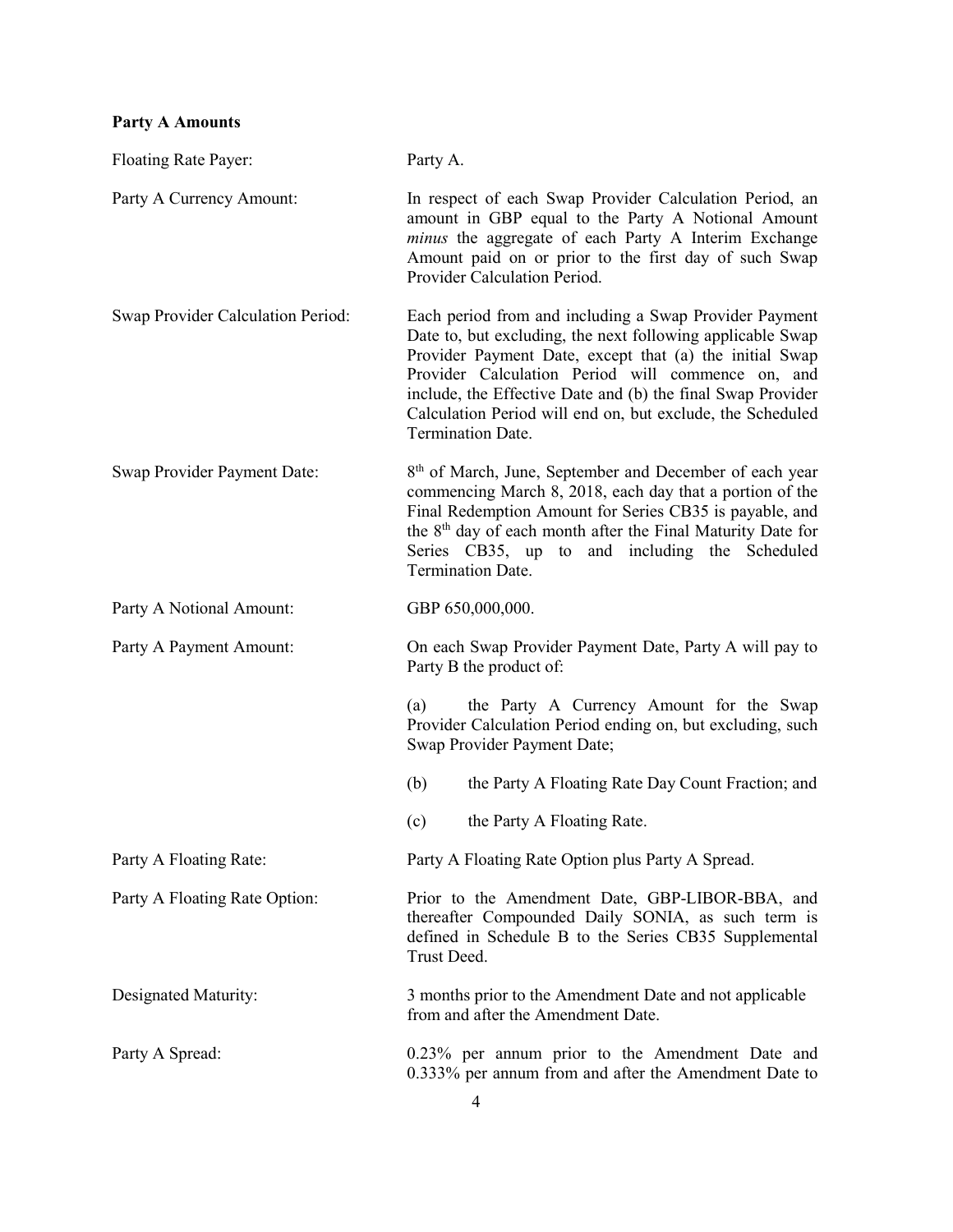|                                              | (but excluding) the Final Maturity Date for Series CB35<br>and 0.376 per cent. per annum from and including the<br>Final Maturity Date for Series CB35 to (but<br>excluding) the Extended Due for Payment Date for<br>Series CB35.                                                                                                                                                                                                                                                                                                                                                         |
|----------------------------------------------|--------------------------------------------------------------------------------------------------------------------------------------------------------------------------------------------------------------------------------------------------------------------------------------------------------------------------------------------------------------------------------------------------------------------------------------------------------------------------------------------------------------------------------------------------------------------------------------------|
| <b>Reset Date:</b>                           | First Business Day of each Swap Provider Calculation<br>Period prior to the Amendment Date, and from and after<br>the Amendment Date, the fifth London Banking Day (as<br>such term is defined in Schedule B to the Series CB35<br>Supplemental Trust Deed) prior to the end of each<br>applicable Swap Provider Calculation Period.                                                                                                                                                                                                                                                       |
| Party A Floating Rate Day Count<br>Fraction: | Act/365 (Fixed).                                                                                                                                                                                                                                                                                                                                                                                                                                                                                                                                                                           |
| Party A Business Day Convention:             | Modified Following Business Day Convention.                                                                                                                                                                                                                                                                                                                                                                                                                                                                                                                                                |
| <b>Interim Exchanges</b>                     |                                                                                                                                                                                                                                                                                                                                                                                                                                                                                                                                                                                            |
| Interim Exchange Date:                       | If Party B notifies Party A that the payment of any or all of<br>the Final Redemption Amount for Series CB35 shall be<br>deferred until the Extended Due for Payment Date for<br>Series CB35 pursuant to Condition 6.01 of the Final Terms<br>for Series CB35, then each Interest Payment Date for<br>Series CB35 falling after the Final Maturity Date for Series<br>CB35 up to (and including) the relevant Extended Due for<br>Payment Date for Series CB35 which Party B has provided<br>at least three Business Days' prior notice of the related<br>Party B Interim Exchange Amount. |
| Party A Interim Exchange Amount:             | With respect to an Interim Exchange Date, the amount in<br>GBP notified by Party B to Party A as being the portion of<br>the Final Redemption Amount for Series CB35 that Party B<br>shall pay pursuant to Condition 6.01 of the Final Terms for<br>Series CB35.                                                                                                                                                                                                                                                                                                                           |
| Party B Interim Exchange Amount:             | With respect to an Interim Exchange Date, the Party A<br>Interim Exchange Amount for such Interim Exchange Date<br>converted into Canadian Dollars at the Currency Swap<br>Transaction Exchange Rate.                                                                                                                                                                                                                                                                                                                                                                                      |
| <b>Final Exchanges</b>                       |                                                                                                                                                                                                                                                                                                                                                                                                                                                                                                                                                                                            |
| Final Exchange Date:                         | If Party B is required to pay a Final Redemption Amount<br>for Series CB35 on any day pursuant to Condition 7.02 of<br>the Final Terms of Series CB35 and provides at least three<br>Business Days' prior notice thereof to Party A, then the day                                                                                                                                                                                                                                                                                                                                          |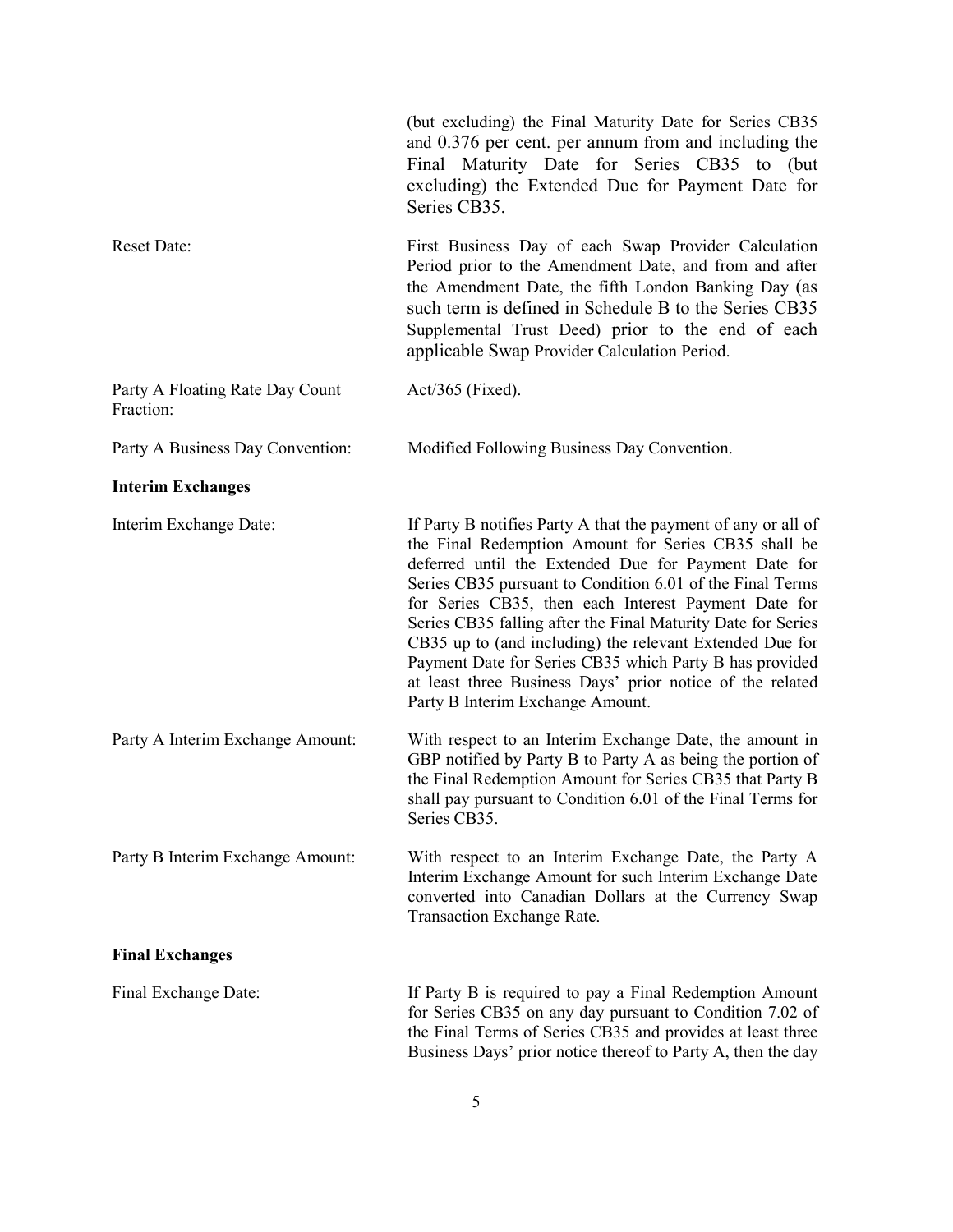so specified in such notice.

Party A Final Exchange Amount: The amount in GBP notified by Party B to Party A as being the Final Redemption Amount for Series CB35 plus accrued but unpaid interest and any other amount due under Series CB35 (other than additional amounts payable under Condition 8 of the Final Terms for Series CB35) that Party B shall pay pursuant to Condition 7.02 of the Final Terms for Series CB35. Party B Final Exchange Amount: The Party A Final Exchange Amount converted into Canadian Dollars at the Currency Swap Transaction Exchange Rate.

#### **Other Provisions**

Party A. **Calculation Agent:** 

### **Account Details**

Account for payments to Party A in CAD:

Bank: **SWIFT:** Beneficiary account: Beneficiary account number: **Beneficiary SWIFT ID:** 

or such other account as Party A may direct from time to time.

### Account for payments to Party B in GBP:

Such account as Party B may direct from time to time.

### **Contact Details for notices**

Party A

Royal Bank of Canada 155 Wellington Street West, 14th Floor **Toronto**, Ontario Canada M5V 3K7

<u>esta</u>

| Attention: | Managing Director, Capital & Term<br>Funding, Corporate Treasury |
|------------|------------------------------------------------------------------|
|            | Facsimile No.: (416) 974-1368.                                   |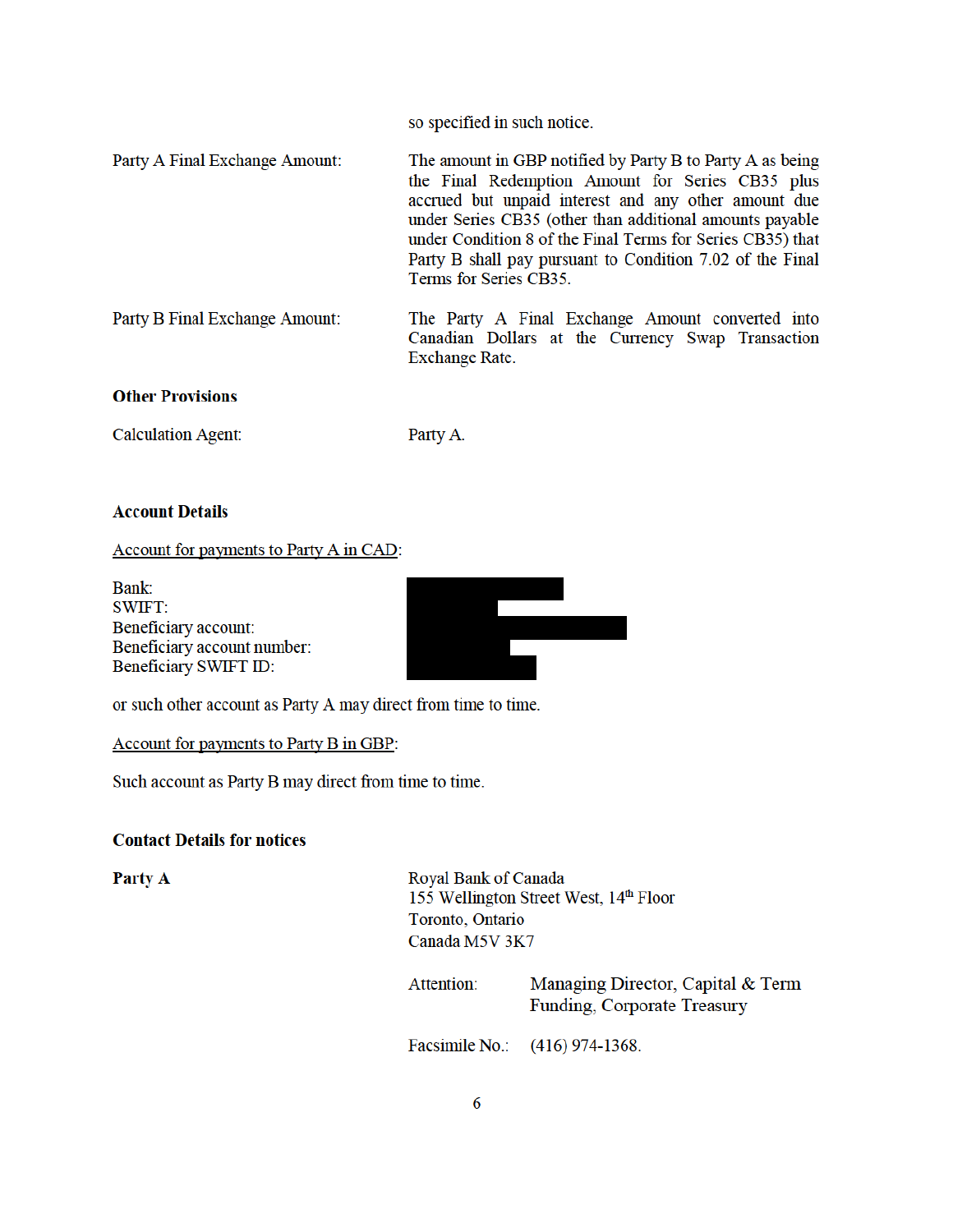Party B **Party B** RBC Covered Bond Guarantor Limited Partnership c/o RBC Covered Bond GP Inc. 155 Wellington Street West, 14<sup>th</sup> Floor Toronto, Ontario Canada M5V 3K7

Attention: President

Facsimile No: (416) 974-1368.

[Remainder of page intentionally left blank]